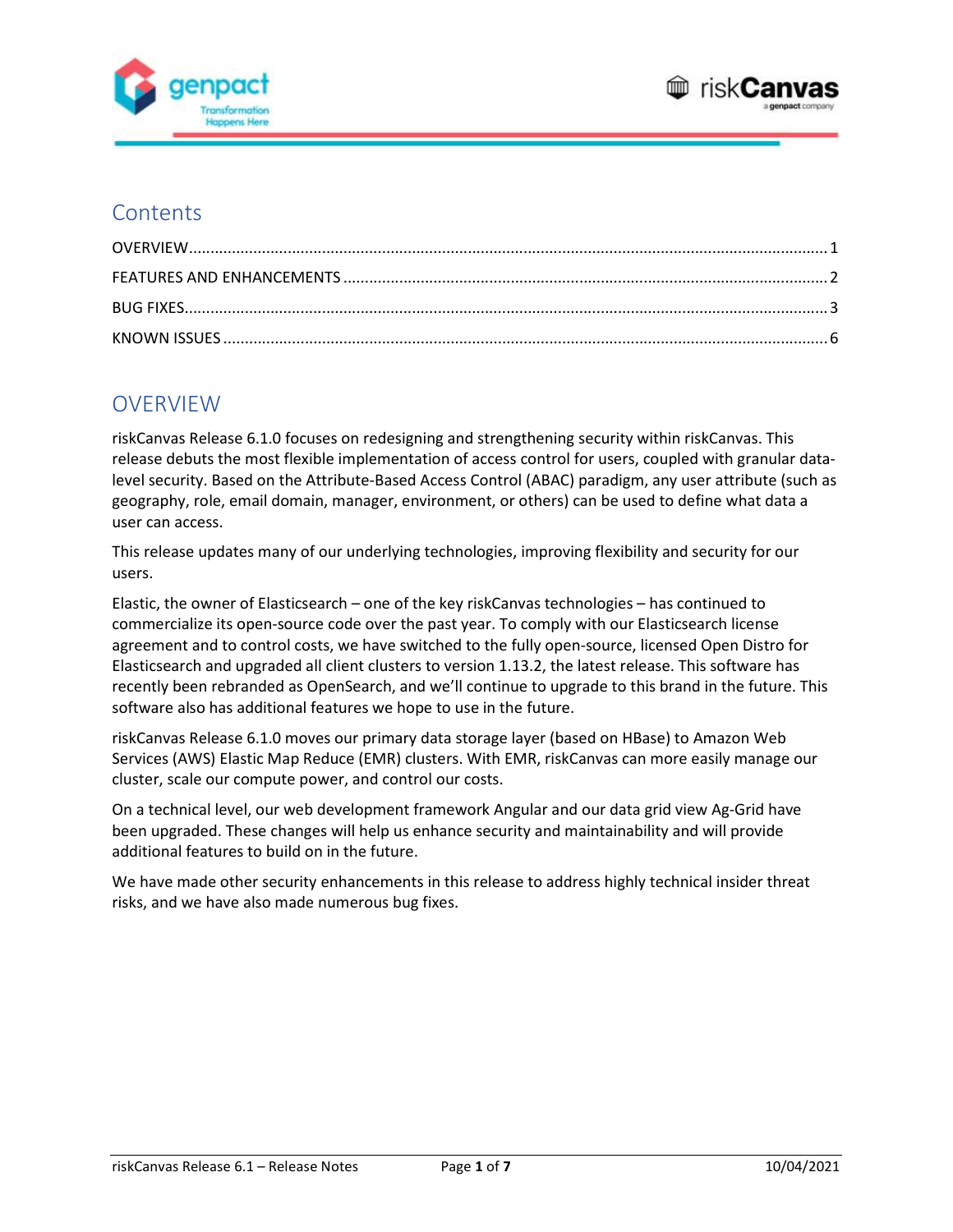



## FEATURES AND ENHANCEMENTS

- Upgrade riskCanvas User Interface Framework (Angular 11)
- Update Elasticsearch to latest ES (ODFE 1.13.2)
- Remove unused function to add arbitrary custom data objects from the data management administrative page
- Improve automated quality checks in the Transaction Monitoring DevOps pipeline
- With the latest version of the screening service, the matched score generated now shows on the Sanction Item stencil next to the name
- Improved security against application vulnerabilities
- Aging Pie Chart shows both assigned and unassigned items to better manage item due dates regardless of assignment
- Improved system-to-system communication security
- Added administrative permission to allow managers to edit/delete existing documents not uploaded by them
- Item List tabs now support filtering by Item Status
- SAR Field 88 moved to SAR stencil from SAR Config
- Give clients the ability to report on SAR Batch Name/ID for an individual item in a batch
- Ability to accurately reflect Entity score history and view an entity snapshot to properly display risk score details over time, without significantly increasing historical data size of Accounts and **Entities**
- Removed formatting out of TIN, Phone, and Account Number when mapping those fields into the SAR form's subject information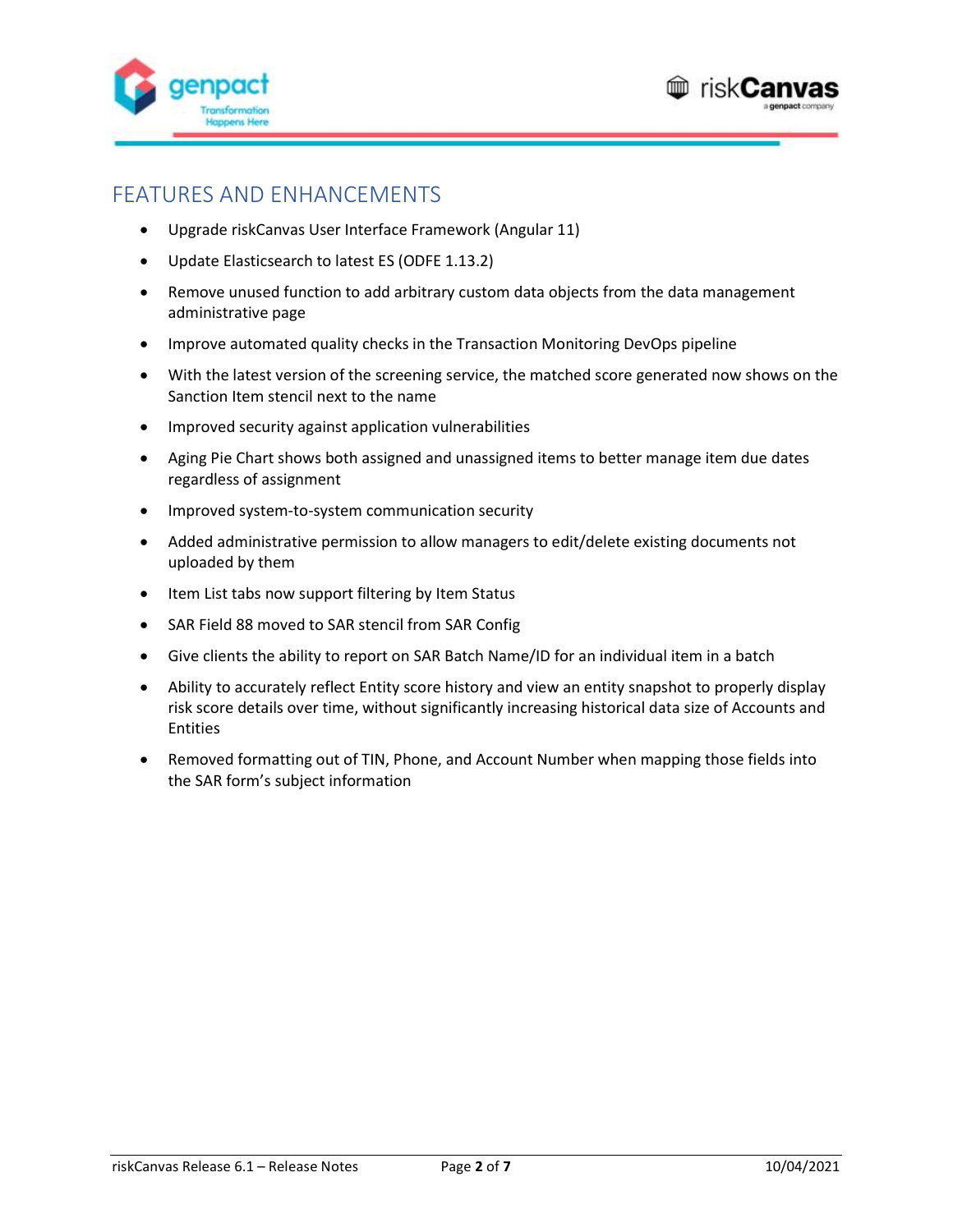



#### BUG FIXES

- Bulk Disposition Escalate to Case did not work
- Query Tool: Incomplete set of values is present for the fields that have "shouldPopulatePossibleValues" property set as true
- SAR Batch Details not showing all associated SAR items in the grid
- Report > Query Tool > Details of nested fields are not visible in the grid
- Missing Accumulator in Accumulators pane
- Simulation result screen > Grid is not loading
- Not able to delete documents after deleting more than one document with "EditandDeleteDocuments" set as false
- User without "create<ItemType>" permission able to create item when associating with account
- Unable to close item due to taskID not found error
- Weird characters appearing on Page Load/Refresh
- Reporting Query Tool: expand/collapse carat not showing for object columns until a new column is added
- Reporting Query Tool: after adding new columns, need to search again to see data in column
- Item List -> Bulk disposition is broken (Can Bulk Close should be fetched by default)
- Need TAC breadcrumb links for four TAC forms
- Global Search Issues results persist after searching a second term
- statusChangedDate inside item object is not getting updated after every status update
- First-time user not able to log in to riskCanvas due to security policy for the first time
- Unable to generate item summary if analyze transaction data value is Null
- Date is not coming in AU format in Attribute Comments Box
- Date Format not coming in AU Format
- Unable to Generate Item Summary if alerted transaction value is Null
- 403 error code should be handled properly so that it should not break UI after reinforcement of policies and revert the accounts/entities scan and get policy to be restricted for RU
- Transaction Toolkit > No account associated with the Entity displaying for entities with Associated Accounts
- Spawn disposition not working for the bulk close disposition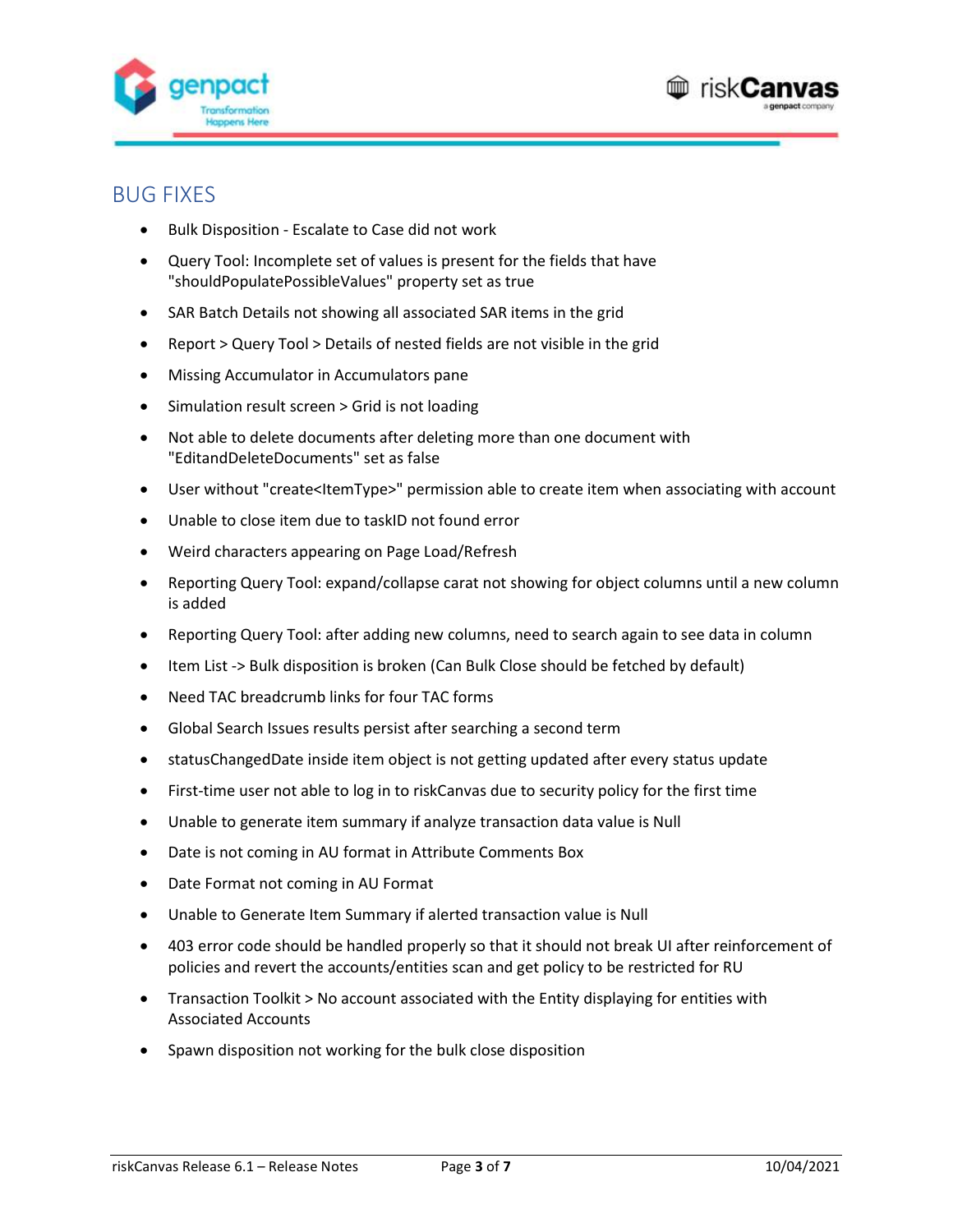



- Activiti ThreadLocal context getting shared across multiple web requests, leading to items showing unrelated user information in the change log audit and items are reverted to stale/old state
- Response time for Item List screen is slow for certain Item Types
- All e3 Data Providers are automatically configured in all rC Deployments
- Item sub type fails to update on the spawn item when spawn occurs through Activiti
- TAC account associatedUser query incorrect
- TM engine adds underscores for all strings with spaces
- User without Task permissions is able to create tasks
- Mislabeled SAR form field "Loss of Financial Institution" instead of "Loss to Financial Institution"
- Deleting a task still shows in the Task List
- DBA/ TPF Disposition Email Clicking Hyperlink in email leads user to licensed user page
- Unable to access TAC forms created by TAC Admin
- Unable to create referral with a valid account number
- Items List issues (Error message: Entity content is too long)
- Change Log disappears after manually scoring Account or Entity (inconsistent)
- Ingested New Item Due dates are incorrect for: Mantas, Smarts, In House Trading, and In House Monetary
- Activiti must support the BCC email ID in all the user tasks and email tasks
- Email generated from Task creation to assignee does not include the Task Detail comments
- riskDNA details and score color is showing at the item list and details page -even permission is set to FALSE
- Column filter in Review Related Items pane is not working for closed items
- Entity association issue with item
- For old task forms Stencils are not populated
- Internal Control/File Number is not retaining when we change Part III filing institution
- TAC Profile page under My Forms section not displaying correct results
- Quarterly Transactions Report workflow form not showing user selection (check box values) after item is closed
- Change Log information in Item and Item Summary PDF does not match
- Item Download Summary button is not enabled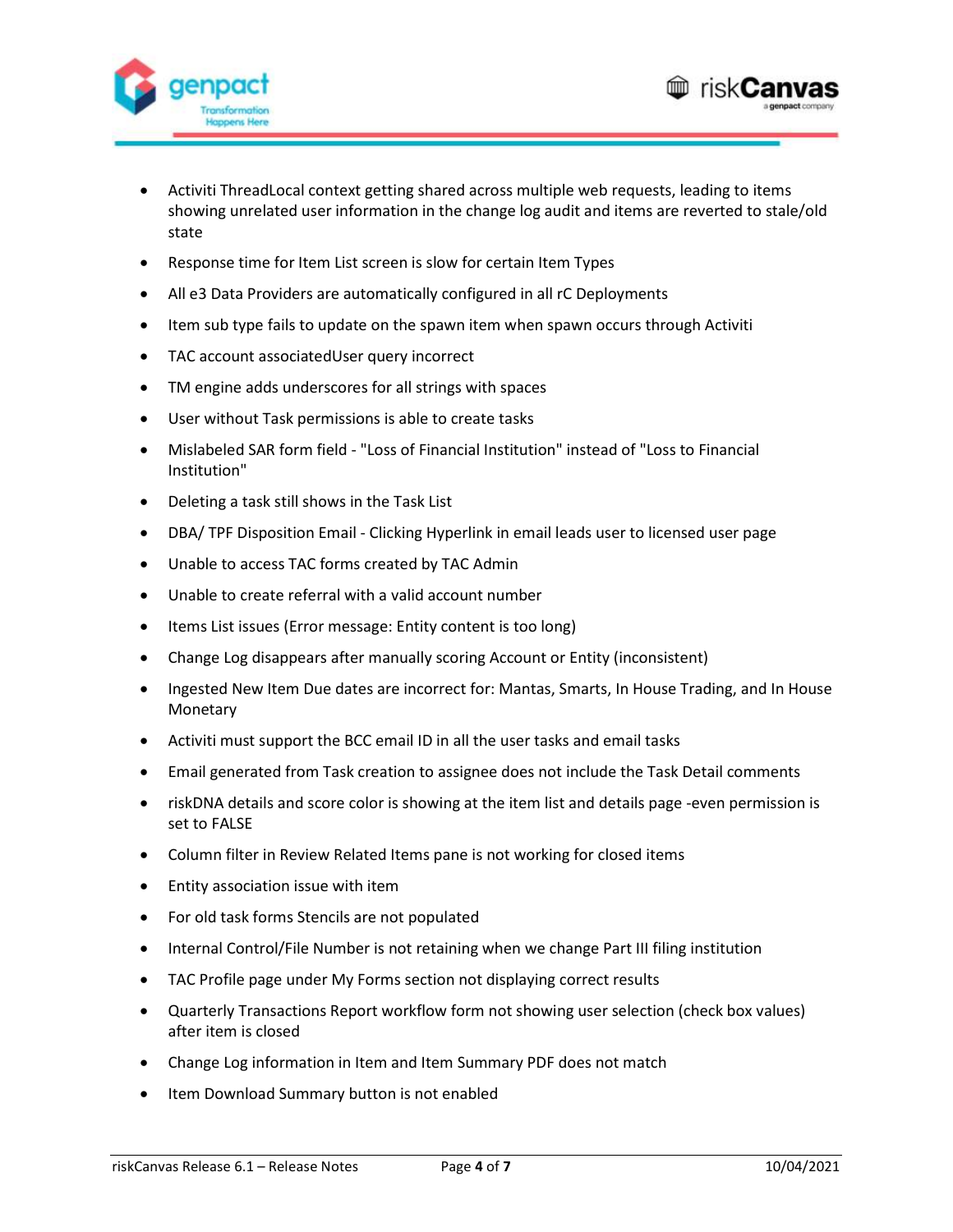



- COE workflow form not showing user selection (check box values) after item is closed
- Item open date and due date are not showing correctly on FinCEN Batch filing tab
- Due date is set to Null when item gets assigned
- Bulk Disposition justification is not coming for Mantas Alert
- Horizontal scroll bar is missing in Alert Details and Analyze Transactions Pane at the Item details
- Item subtype is not being set in Spawn items through Call Activiti
- Entity, Accounts, and TAC Profile load issue due to Change Log/snapshots
- RAW HRC item not created
- FINRA report is not coming for a given date range
- riskDNA request headers need to be added in item service
- Issue with CDD Pane in Account details page CDD support attribute not coming as default to 'Off'
- Alphanumeric and hyphenated account numbers cannot be used on item creation without having to insert quotation marks
- Visual contrast of document names in attachments is not high enough
- KYC attributes disappear from the Item Details screen when Primary Values Only checkbox is clicked
- SAR Efficacy calculation not working correctly because Scenario SAR Efficacy is based on an inaccurate variable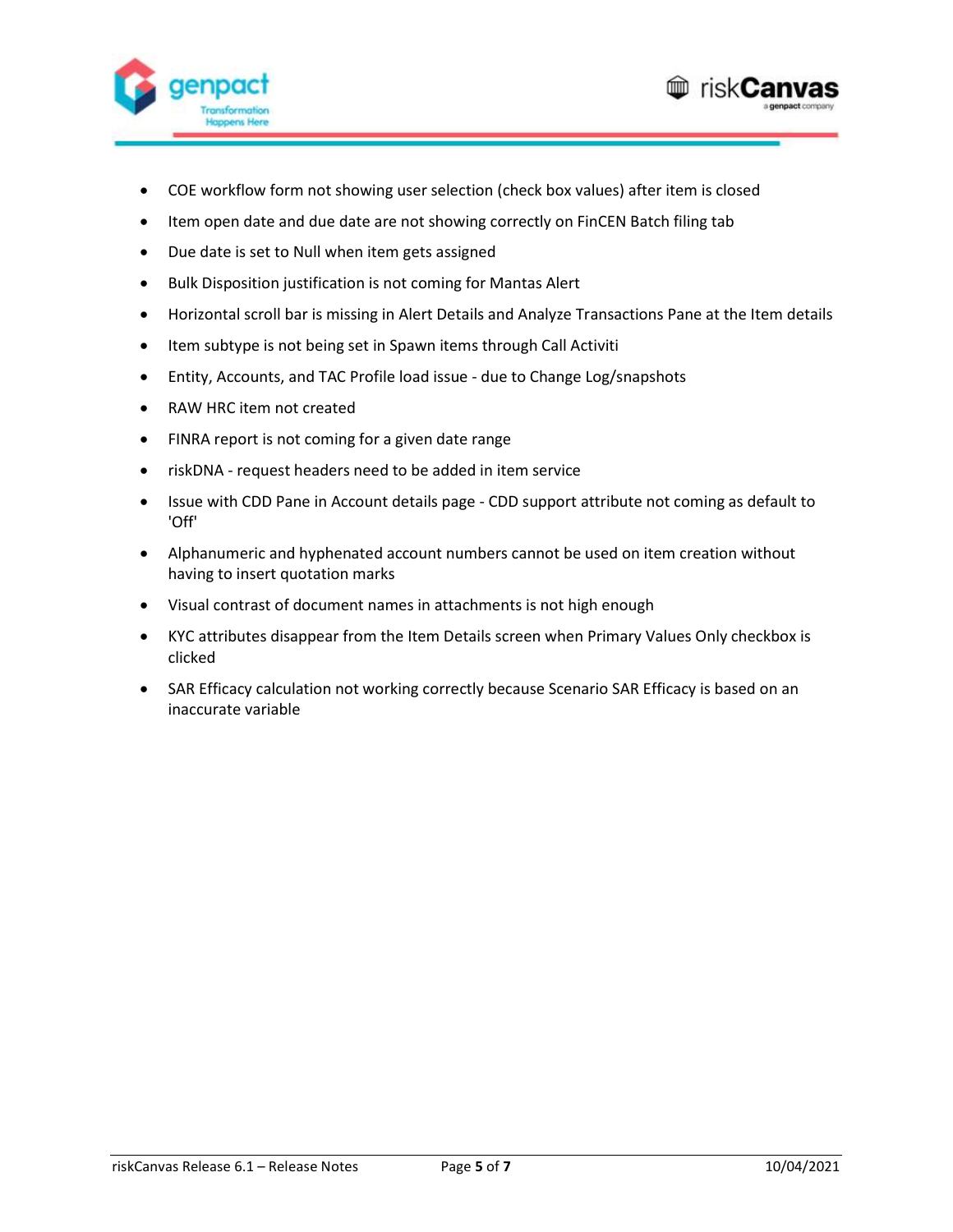



#### KNOWN ISSUES

- The Scenario or Accumulator rule builder won't appear if the transaction schema has an incorrect data type.
- On the Entity Details page, the Country Threat Risk popup is missing the level in the configuration descriptions.
- When performing a global search, entity search results are limited to 100.
- After scoring riskDNA the toast message appears with [Entity ID] and [Account ID] instead of the actual IDs.
- When clearing out the max value for High2 Risk Range in riskDNA Threshold Configurations, the min value of High3 Risk is showing 1 instead of blank.
- Cannot sort the Change Log columns on the Entity or Account Detail pages.
- In the Simulation result screen, results are not sorted when attempting to sort a column on the alert grid.
- If the Create Item permission is false, users can still navigate to the create item URL.
- When entering the IP Date and Time Stamp in the SAR form, an error appears when trying to save or move the item to the next step.
- View RiskDNA Score = True permission does not display the riskDNA score unless View RiskDNA Details is also True.
- Editing an activated riskDNA model can block any other model from being activated when different tabs are used to edit a model after it has been activated.
- No explanation appears when selecting the Aggregation information modal.
- Cannot select the View button for a scenario after using the next then previous buttons on the top of the Scenarios grid.
- SBS alert items in a Closed status have an enabled checkbox after performing a global search.
- Data is not copied when right clicking and selecting copy or copy with headers on the Item List page if the row is selected.
- Searching for a scenario with the # symbol in the name does not return results.
- For all items queries in the query tool, only 10 item statuses are showing up.
- Sorting is not working on the Entity Details page for the Last Modified column in the Attribute section.
- "elastic mapping" attribute is not serializable in schema and so any such attribute in schema definition will give a failure on Spark job run.
- Add/edit task modal, when adding multiple tasks, the date field may be auto-filled but won't register as being filled in. The date field will need to be re-selected.